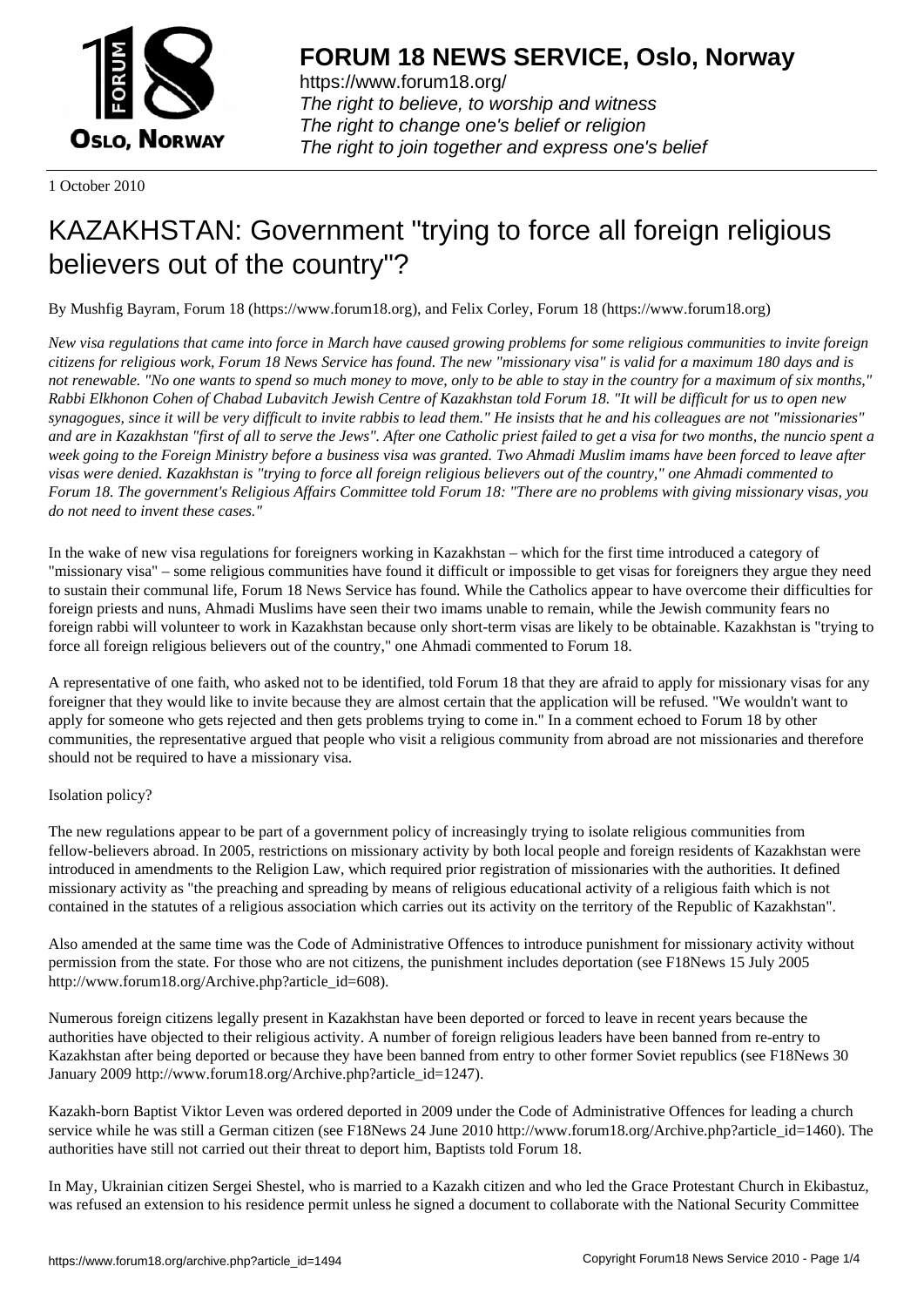Grace Church is one of a number of religious communities which have faced repeated media attacks, reportedly with official encouragement. It also featured in a July 2010 internal document by the ruling Nur Otan party as one of the country's "non-traditional religious movements of destructive character" against whom action needs to be taken (see F18News 30 September 2010 http://www.forum18.org/Archive.php?article\_id=1493).

## New regulations

The new visa procedures were introduced in a joint order of the Foreign and Interior Ministries in December 2009. The procedures came into force on 1 March 2010.

"Missionary visas are issued to foreigners going to the Republic of Kazakhstan (RK) for the purpose of carrying out religious activity," the order stated. "Missionary visas are issued on the basis of the invitation extended by a religious association registered in the territory of RK and approved by the local state organ responsible for religious affairs."

Approval of the KNB secret police is required before visas can be approved. Among the reasons allowed for a refusal is "national security". The maximum a missionary visa can be issued for is 180 days. Such a visa cannot be extended and is not renewable.

The visa requirement does not appear to extend to citizens of most other former Soviet republics, who can live and work in Kazakhstan without a visa.

## Concept of missionary visas questioned

 $\mathcal{L}$  the Ukrainian city of  $\mathcal{L}$ 

A number of religious communities have objected to Forum 18 that those they invite to lead religious communities or to take part in their activities are not "missionaries" and thus should not need such visas. Some added that under Kazakh law and international human rights conventions, foreign citizens legally resident in Kazakhstan have the same rights to freedom of religion or belief as local citizens.

After two visiting Jehovah's Witnesses, American Theodore Jaracz and Canadian John Kikot were fined and ordered deported for "illegal missionary activity" after they addressed a Jehovah's Witness meeting in Almaty in May 2008, the General Prosecutor's Office eventually argued that they had not been conducting "missionary activity" by addressing a meeting at the invitation of a registered religious community. Their punishment was overturned by the Supreme Court in March 2010 (see F18News 8 September 2010 http://www.forum18.org/Archive.php?article\_id=1486).

Daulet Zhakibayev of New Life Protestant Church in Almaty told Forum 18 on 28 September that by introducing the concept of a missionary visa, Kazakhstan's authorities have "contradicted" themselves. He points to the Religion Law's definition of a "missionary" as someone who propagates a religion which did not exist before in Kazakhstan. The Ministerial Order requires foreigners wanting to visit Kazakhstan for religious purposes to obtain a missionary visa, for which one must get an invitation from a religious organisation officially registered in the country. "If the religious organisation already exists in the country, then how can it be said of individuals visiting the same organisation that they are propagating a new religion?" asked Zhakibayev.

Echoing Zhakibayev, Rabbi Elkhonon Cohen of Chabad Lubavitch Jewish Centre of Kazakhstan told Forum 18 that as Jews, their religious activity cannot be classified as missionary activity. "Under missionary activity we understand that one proactively invites people of other faiths to their faith," he told Forum 18 from Almaty on 29 September. "We, however, do not go to others to draw them to our faith. And even if some come to us wanting to accept our faith, it is a very difficult process. We do not encourage others to accept our faith." He insisted that he and his colleagues are in Kazakhstan "first of all to serve the Jews".

## Officials refuse to explain procedures, discuss problems

An official of the Foreign Ministry Consular Service, who did not give his name, categorically refused to explain to Forum 18 how religious communities can invite foreigners to lead their activity or to explain why so many communities are facing difficulties over inviting foreigners. He told Forum 18 from Astana on 30 September that it must send an official letter to the Kazakhstan Embassy.

The Culture Ministry's Religious Affairs Committee on 30 September referred Forum 18 to the department which oversees missionary visas. An official of the Department, who did not give her name, insisted to Forum 18 that no one has complained to them over the visa issue.

Asked why the Kazakhstan authorities appear to discriminate between some faiths and others over issuing visas, the official responded: "We do not differentiate between religious communities - all are equal before the law." Asked how then she could explain the complaints from the communities, she said, "There are no problems with giving missionary visas, you do not need to invent these cases." Then contradicting her previous statement, she said that "it is the fault of the religious communities themselves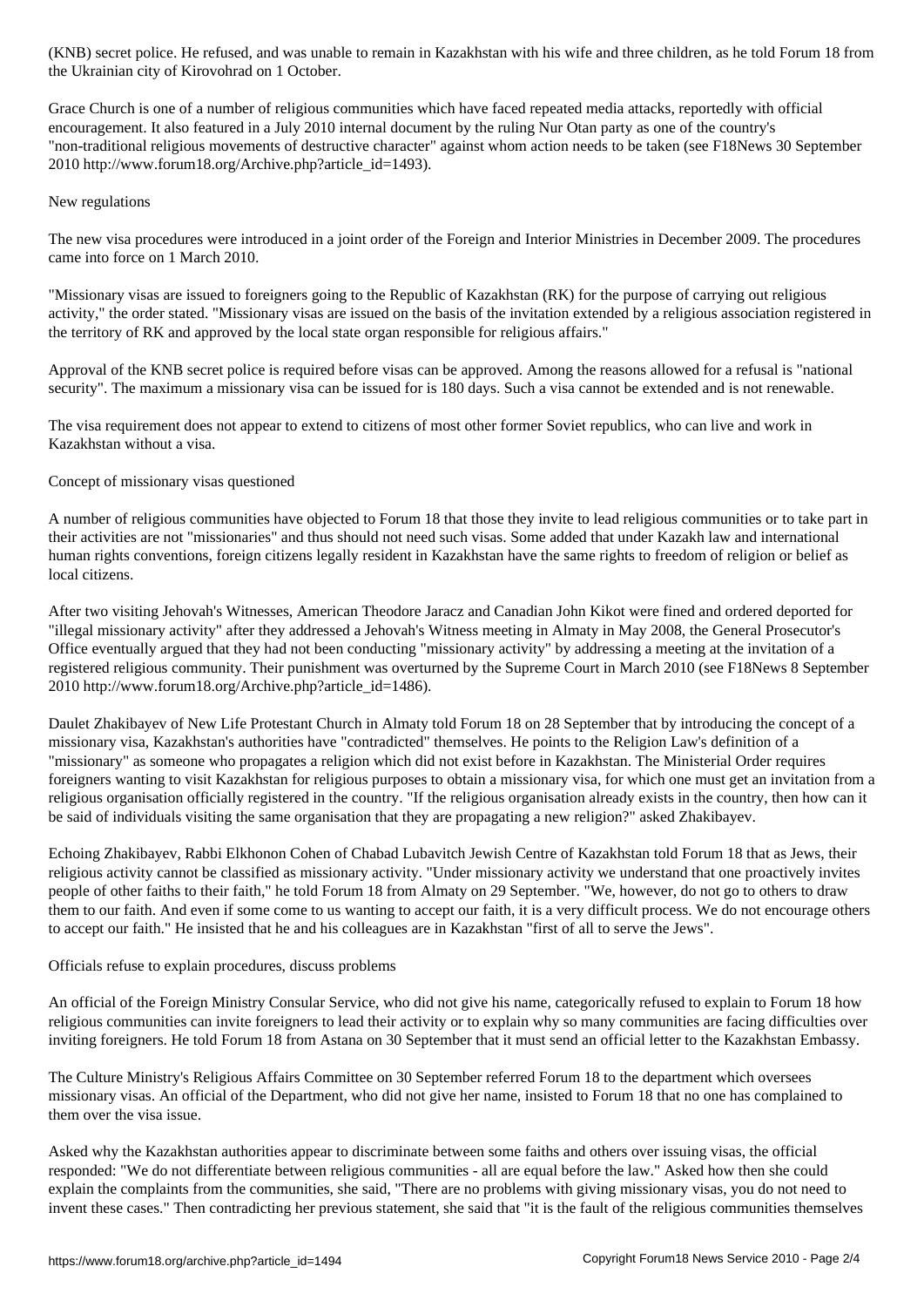Asked why religious believers visiting or wanting to stay in Kazakhstan who will not be involved in missionary activity as described in the law are still required to obtain missionary visas, she said did not know and referred Forum 18 to Asylkhan Nurmagambetov. However, he in his turn on 1 October referred Forum 18 to the Committee Chair, Ardak Doszhan, and his Deputies. "I am just a specialist here, I do not decide visa issues," he said.

Doszhan was in Warsaw at the Organisation for Security and Co-operation in Europe (OSCE) Review Conference and telephones of his Deputies went unanswered on 1 October.

New regulations bar communities' leaders

Among the first to be affected by the new regulations was Catholic priest Janusch Wollnie who leads St Joseph's parish in Karaganda [Qaraghandy] and heads the local Catholic charity Caritas. He left for Germany on holiday on 25 February and could not return until 1 May, after his visa problems were overcome. Anatoly Kim, a lawyer at the Karaganda branch of the Kazakhstan International Bureau for Human Rights and Rule of Law said the nuncio, Archbishop Miguel Maury Buendía, spent a week going back and forth to the Foreign Ministry in Astana before the visa was finally granted. However, Fr Wollnie was given a six-month business visa, which is renewable, not a missionary visa.

In mid-May, imam Said Hassan Tahir Bukhari, one of the leaders of the Ahmadi community, had to leave Kazakhstan since his missionary visa was expiring and the authorities would not extend his visa, Nurym Taibek of Kazakhstan's Ahmadi Muslim Community told Forum 18 on 27 September from Almaty. He said that Imam Bukhari has still not been able to get a new visa from the Kazakhstan embassy. The community's only remaining visiting imam, Tahir Hayat, was forced to leave on 2 September as his visa too was not extended, Taibek added.

Hayat had long faced problems extending his visa (see F18News 10 February 2010 http://www.forum18.org/Archive.php?article\_id=1407).

Recounting the process the two imams went through to extend their visas, Taibek said both applied to the Foreign Ministry, but the Ministry referred them to the local authorities in Almaty, where they conducted religious activity, to gain accreditation first. The local Akimats (Administration) in their turn told them that they could not give them any accreditation without them first getting visas.

Vladimir Ivanov, Chief Inspector of Almaty City Akimat overseeing the work with Religious Associations, said that local authorities are in no way involved in the process of visa issuance. "It is the prerogative of the Foreign Ministry, please talk to them about the visa problems," he told Forum 18 on 29 September.

Ivanov tried to avoid the question by saying "the imams had their accreditation" but when Forum 18 insisted he asked, "How can we give accreditation to someone who doesn't even have the necessary visa in the first place?"

"Kazakhstan in the international arena gives the message that there's democracy in the country," Taibek told Forum 18, "but at the same time it is trying to force all foreign religious believers out of the country so the people of Kazakhstan do not hear about various faiths." He said the Ahmadi community does not have enough local imams who can teach their faith.

Expressing similar concern is Rabbi Cohen of Chabad Lubavitch Jewish Centre. "Our cultural life cannot be separated from our religious life," he told Forum 18. "That is why it is difficult for Jews to celebrate their holidays without having the religious ministers leading them."

Rabbi Cohen pointed out that his community has existed in Kazakhstan for 120 years, and during Soviet rule for over 70 years "a void in the religious and cultural life" of Kazakhstani Jews was created because Rabbis and teachers could not be invited from outside. After Kazakhstan gained independence it was possible to invite religious leaders, and revive the Jewish traditions, he added. "But now we are concerned for the future of our work here."

His fellow rabbi Betzalel Lifschitz told Forum 18 the same day that several of their leaders have had to leave Kazakhstan to get new visas this year. "Some were given six-month visas and one was given even a one-month visa," he told Forum 18 on 29 September from Almaty.

Rabbi Cohen said that his Centre is not currently having "major problems" in getting visas for the visiting Jews wanting to work in Kazakhstan. "But I see that it will soon become a major problem. After this Ministerial Order it will be difficult for us to open new synagogues, since it will be very difficult to invite rabbis to lead them."

He explained that it will be difficult to convince Jewish leaders to move to Kazakhstan to help the new synagogues. "On one hand, any person who makes an important decision to move to work in another place, knowing they will be there for only a short time, will